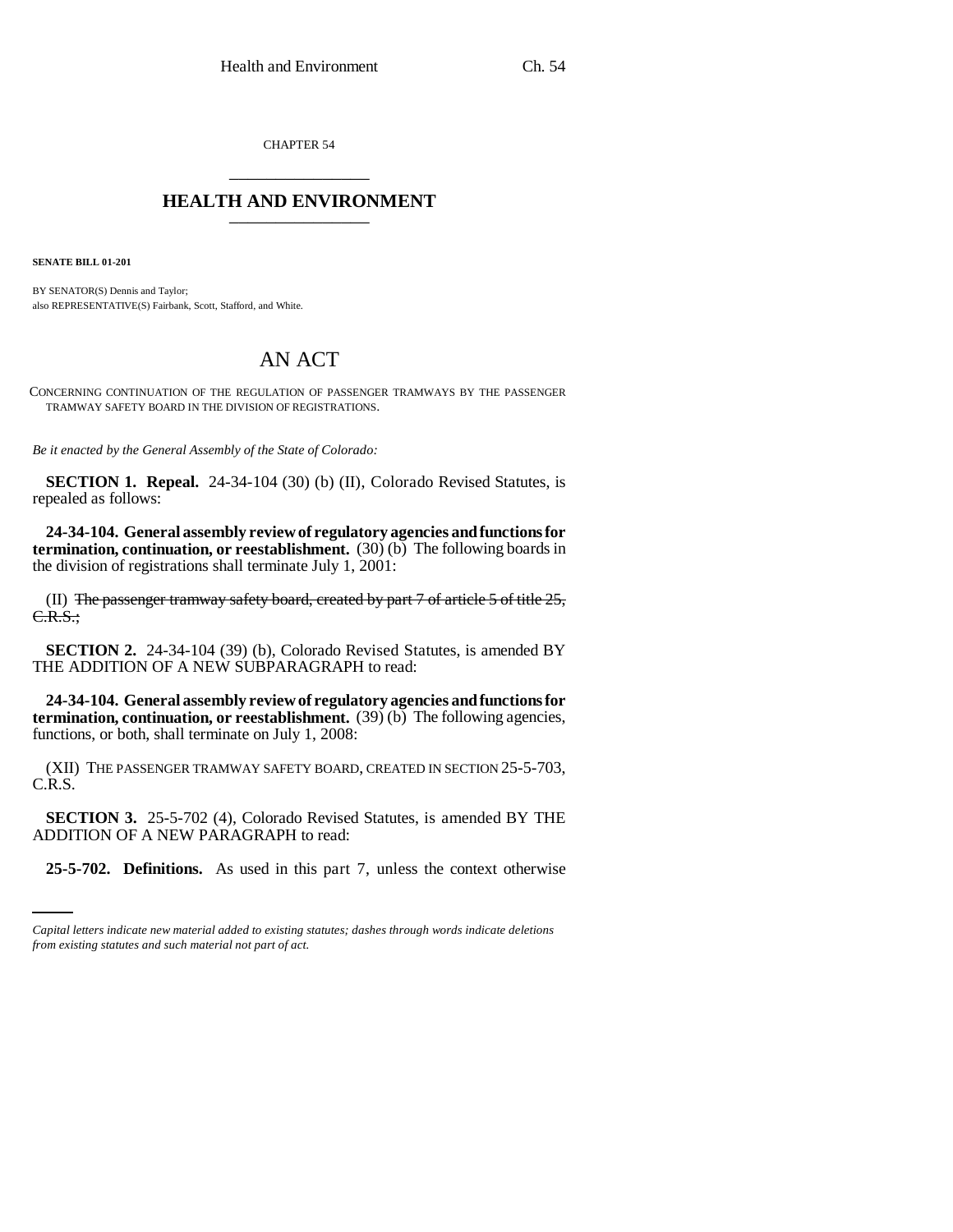requires:

(4) "Passenger tramway" means a device used to transport passengers uphill on skis, or in cars on tracks, or suspended in the air by the use of steel cables, chains, or belts, or by ropes, and usually supported by trestles or towers with one or more spans. "Passenger tramway" includes, but is not limited to, the following devices:

(k) CONVEYORS. "CONVEYOR" MEANS A TYPE OF TRANSPORTATION BY WHICH SKIERS, OR PASSENGERS ON RECREATIONAL DEVICES, ARE TRANSPORTED UPHILL ON TOP OF A FLEXIBLE, MOVING ELEMENT SUCH AS A BELT OR A SERIES OF ROLLERS.

**SECTION 4.** 25-5-703 (1), Colorado Revised Statutes, is amended to read:

**25-5-703. Passenger tramway safety board - composition - termination.** (1) There is hereby created a passenger tramway safety board of six appointive members and one member designated by the United States forest service. The appointive members shall be appointed by the governor from persons representing the following interests: Two members to represent the industry or area operators; two members to represent the public at large; and two members ONE MEMBER WHO IS A LICENSED PROFESSIONAL ENGINEER NOT EMPLOYED BY A SKI AREA OR RELATED INDUSTRY; AND ONE MEMBER familiar with or experienced in the tramway industry who may represent the passenger tramway manufacturing or design industry. No person shall be so appointed or designated except those who, by reason of knowledge or experience, shall be deemed to be qualified. Such knowledge or experience shall be either from active involvement in the design, manufacture, or operation of passenger tramways or as a result of extensive involvement in related activities. The governor, in making such appointments, shall consider recommendations made to him OR HER by the membership of the particular interest from which the appointments are to be made.

**SECTION 5.** 25-5-704 (1) (a) and (1) (i), Colorado Revised Statutes, are amended to read:

**25-5-704. Powers and duties of the board.** (1) The board has the following powers and duties in addition to those otherwise described by this part 7:

(a) To promulgate, amend, and repeal such rules and regulations as may be necessary and proper to carry out the provisions of this article. In adopting such rules, and regulations the board may use as general guidelines the standards contained in the "American National Standard for Passenger Tramways ROPEWAYS - Aerial Tramways and AERIAL Lifts, Surface Lifts, and Tows, AND CONVEYORS - Safety Requirements", as adopted by the American national standards institute, incorporated, as amended from time to time. Such rules and regulations shall not be discriminatory in their application to area operators and procedures of the board with respect thereto shall be as provided in section 24-4-103, C.R.S., with respect to rule-making.

(i) To collect fees, established pursuant to section 24-34-105, C.R.S., for any application for a new construction or major modification, for any application for licensing, or supplemental application, and for inspection and accident investigations;

**SECTION 6.** 25-5-709 (3) and (5), Colorado Revised Statutes, are amended to